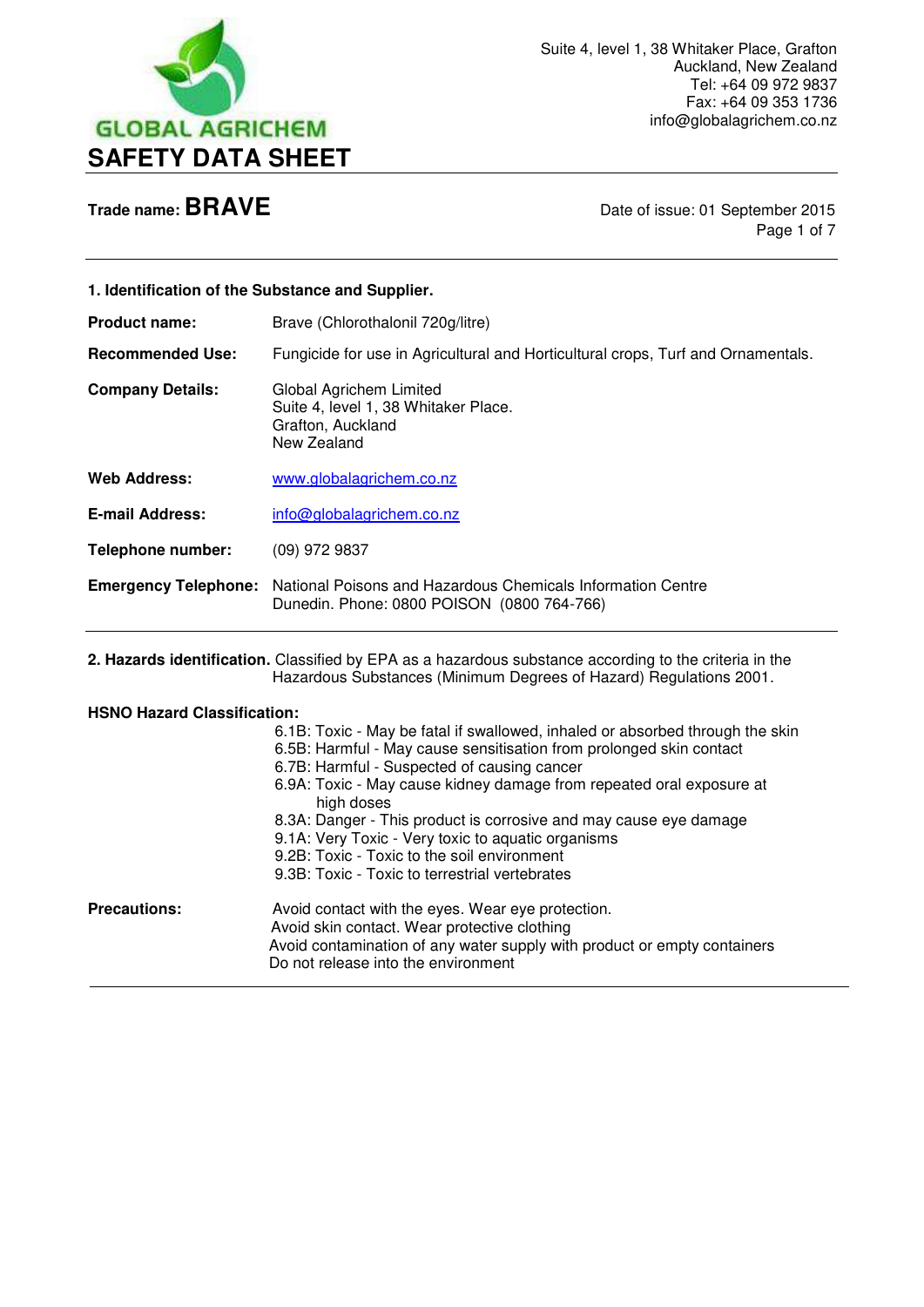

**Trade name: BRAVE Date of issue: 01 September 2015** Page 2 of 7

### **3. Composition/Information on Ingredients**

| Ingredient                            | <b>CAS Number</b> | Content $(\% w/v)$ |
|---------------------------------------|-------------------|--------------------|
| Chlorothalonil (98%)                  | 1897-45-6         | 54.4               |
| Naphthalenesulfonic acid polymer      | 9084-06-4         | 2.3                |
| Nonylphenol polyethylene glycol ether | 9016-45-9         | 1.1                |
| Tristyrylphenol ethoxylates           | 99734-09-5        | 0.7                |
| Ethylene glycol                       | $107 - 21 - 1$    | 3.7                |
| Dimethylpolysiloxane                  | 9016-00-6         | 0.2                |
| Other non- hazardous ingredients      |                   | To 100%            |
|                                       |                   |                    |

### **4. First aid measures**

| <b>First Aid:</b>            | For advice contact the National Poisons Centre 0800 POISON (0800 764 766) or a<br>doctor immediately. Begin artificial respiration if the victim is not breathing. Use<br>mouth to nose rather than mouth to mouth. Obtain medical attention. |
|------------------------------|-----------------------------------------------------------------------------------------------------------------------------------------------------------------------------------------------------------------------------------------------|
| Inhalation:                  | Remove patient to fresh air. Lie down and keep warm and rested. If breathing is<br>shallow or has stopped ensure airway is clear and apply resuscitation. Seek medical<br>assistance immediately.                                             |
| Ingestion:                   | Never give anything by mouth to an unconscious person. If swallowed do NOT<br>induce vomiting. For advice, contact the National Poisons Centre (0800 764 766).<br>Seek medical assistance immediately.                                        |
| <b>Skin Contact:</b>         | Immediately flush body and clothes with large amounts of water. Remove<br>contaminated clothing and footwear. Wash affected areas with soap and water. If a<br>large area is affected seek medical assistance.                                |
| Eye Contact:                 | Flush eyes with plenty of water for 15 minutes holding eyelids open if necessary.<br>Seek medical assistance.                                                                                                                                 |
| <b>First Aid Facilities:</b> | Facilities storing or utilizing this material should be equipped with an eyewash facility<br>and safety shower.                                                                                                                               |
| <b>Advice to Doctor:</b>     | Treat symptomatically (decontamination, vital functions. No known specific antidote                                                                                                                                                           |

## **5. Fire-fighting measures**

**Suitable extinguishing media:** If involved in a fire, the product will not burn. Choose extinguishing media to suit the burning material.

**Hazards from combustion:** May emit toxic fumes of hydrogen chloride or phosgene if involved in fires or exposed to extreme heat.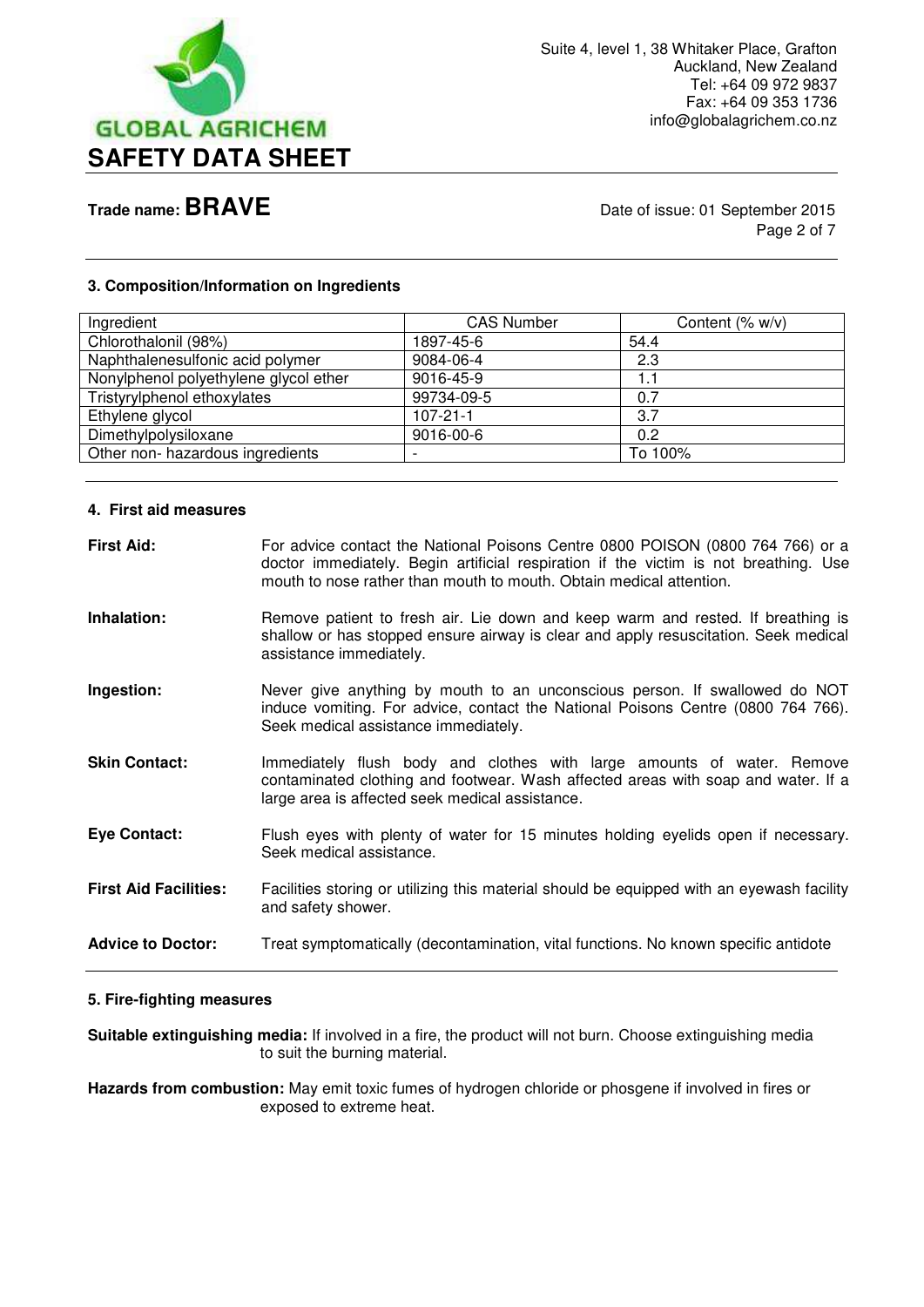

**Trade name: BRAVE** Date of issue: 01 September 2015 Page 3 of 7

|            | Special protective equipment for fire fighters: Wear full protective clothing and self-contained breathing |
|------------|------------------------------------------------------------------------------------------------------------|
| apparatus. |                                                                                                            |

**Special fire-fighting methods:** Keep upwind. Do not allow run-off from firefighting to enter sewage, effluent systems, drains or water courses.

**Hazchem Code:** 2X

**Other Information:** Location Certificate: Not applicable Hazardous Atmosphere Zone: Not applicable Number of Fire extinguishers: Not applicable

## **6. Accidental release measures**

| <b>Spills and Disposal:</b> | Exclude non-essential people from the area. Wear protective clothing.<br>Contain the spill and absorb with absorbent material (e.g. sand, soil or absorbent<br>granules). If spill does enter waterways, contact the local authority.<br>Collect the absorbed spill in an appropriate sealable container for disposal in an<br>approved landfill.<br>Decontaminate the spill area with detergent and water. Absorb with inert material<br>and dispose of waste safely in an approved landfill. |
|-----------------------------|------------------------------------------------------------------------------------------------------------------------------------------------------------------------------------------------------------------------------------------------------------------------------------------------------------------------------------------------------------------------------------------------------------------------------------------------------------------------------------------------|
| <b>Personal Protection:</b> | Ensure suitable personal protection (PPE). Wear eye protection, chemically<br>resistant gloves boots and overalls.                                                                                                                                                                                                                                                                                                                                                                             |

**Environmental precautions:** Prevent washings from entering surface water drains or waterways.

# **7. Handling and storage**

### **Precautions for safe handling:**

Do not apply this product onto or into water.

 Avoid skin and eye contact and inhalation of spray mist Approved handler: This product must be under the control of an approved handler when applied in a wide dispersive manner or used by a commercial contractor. Tracking: Location and movement of this product must be recorded at each stage of its lifecycle

 Record Keeping: Records of use as described in NZS 8409 Management of Agrichemicals must be kept.

 Maximum dosage rate /ha (wide dispersive use): 2.5 litres 4 times /year with at least a 7 day spray interval.

Maximum dosage rate /100 m<sup>2</sup> (non-wide dispersive use): 210ml 4 times /year with at least a 10 day spray interval.

## **Conditions for Safe Storage:**

Keep out of reach of children.

 Store in the original container tightly closed in a locked dry cool area away from foodstuffs.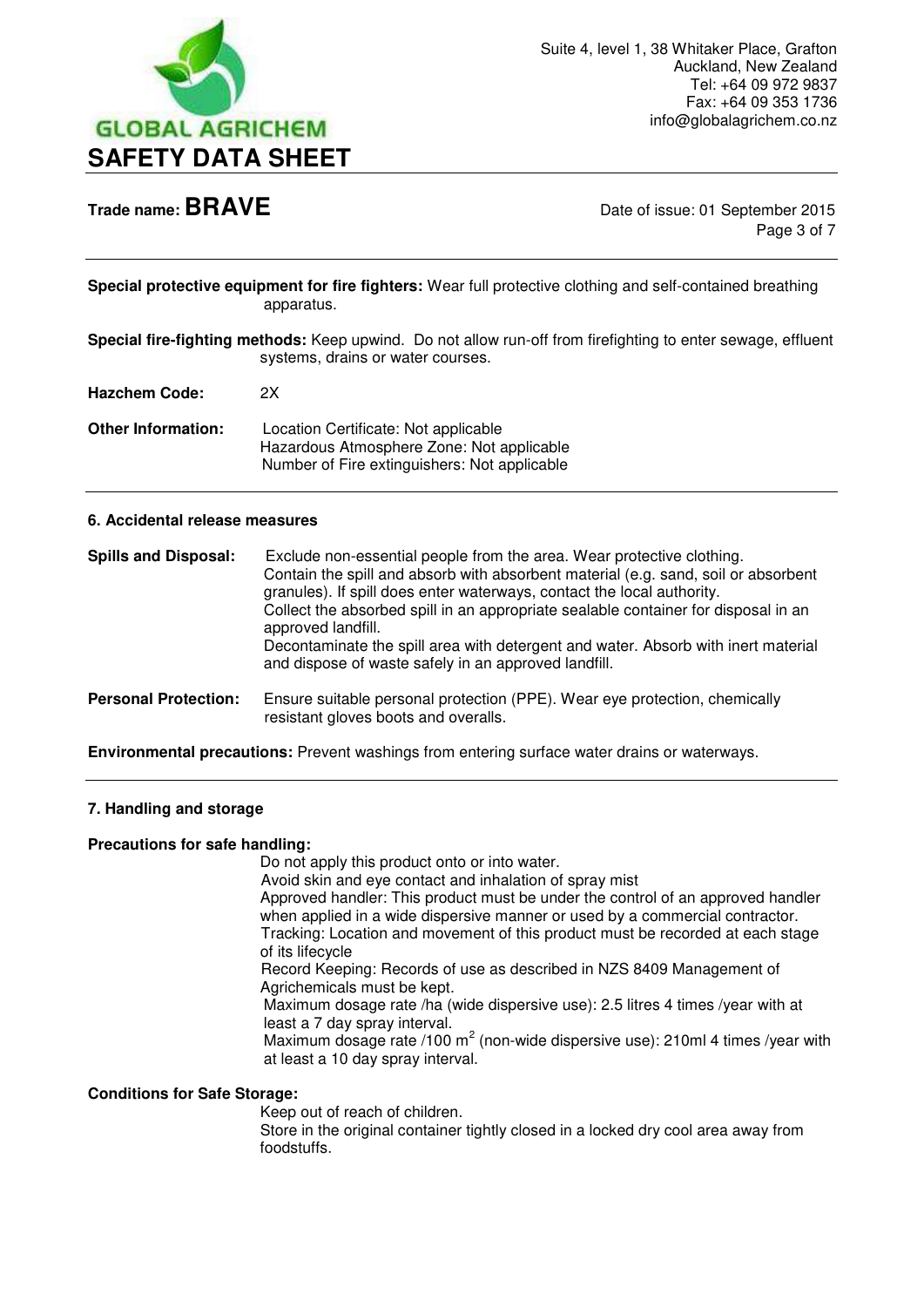

**Trade name: BRAVE** Date of issue: 01 September 2015 Page 4 of 7

> Storage must be in accordance with the current version of NZS 8409 Management of Agrichemicals. Stores containing 100 litres of Brave require signage and secondary containment,

more than 100 litres require emergency response plans.

### **8. Exposure controls/personal protection**

**Occupational exposure limit values:** No exposure limits (WES, TEL or EEL's) have been specifically assigned to this product.

**Engineering controls:** No special requirements. Product is used outdoors. Handle in well ventilated areas. Generally, natural ventilation is adequate.

**Personal Protective Equipment:** When opening the container, preparing the spray or applying the product, wear safety goggles, impervious gloves, waterproof hat, cotton overalls (worn outside rubber boots) and a NIOSH approved half face mask with organic vapour cartridge plus dust/mist prefilter.

**Hygiene Measures:** Do not eat, drink or smoke while using the product. Remove protective clothing and wash hands and face thoroughly before meals and after work. Wash protective clothing daily after work.

### **9. Physical and chemical properties**

| Appearance:           | Liquid                          |
|-----------------------|---------------------------------|
| <b>Colour:</b>        | white suspension                |
| Odour:                | Characteristic                  |
| <b>Boiling point:</b> | $>100^{\circ}$ C                |
| <b>Melting point:</b> | $-5^{\circ}$ C                  |
| Flash point:          | Not flammable                   |
| Density:              | 1.35                            |
| pH:                   | $6.0 - 9.0$                     |
| Water solubility:     | Disperses in water. Not soluble |

## **10. Stability and reactivity**

**Chemical Stability:** Stable under normal conditions of handling and storage.

**Incompatible materials:** Do not mix with Bordeaux mixture or lime sulphur.

**Possibility of hazardous reactions:** Keep away from strong oxidising agents.

**Hazardous Polymerisation:** Not known to occur.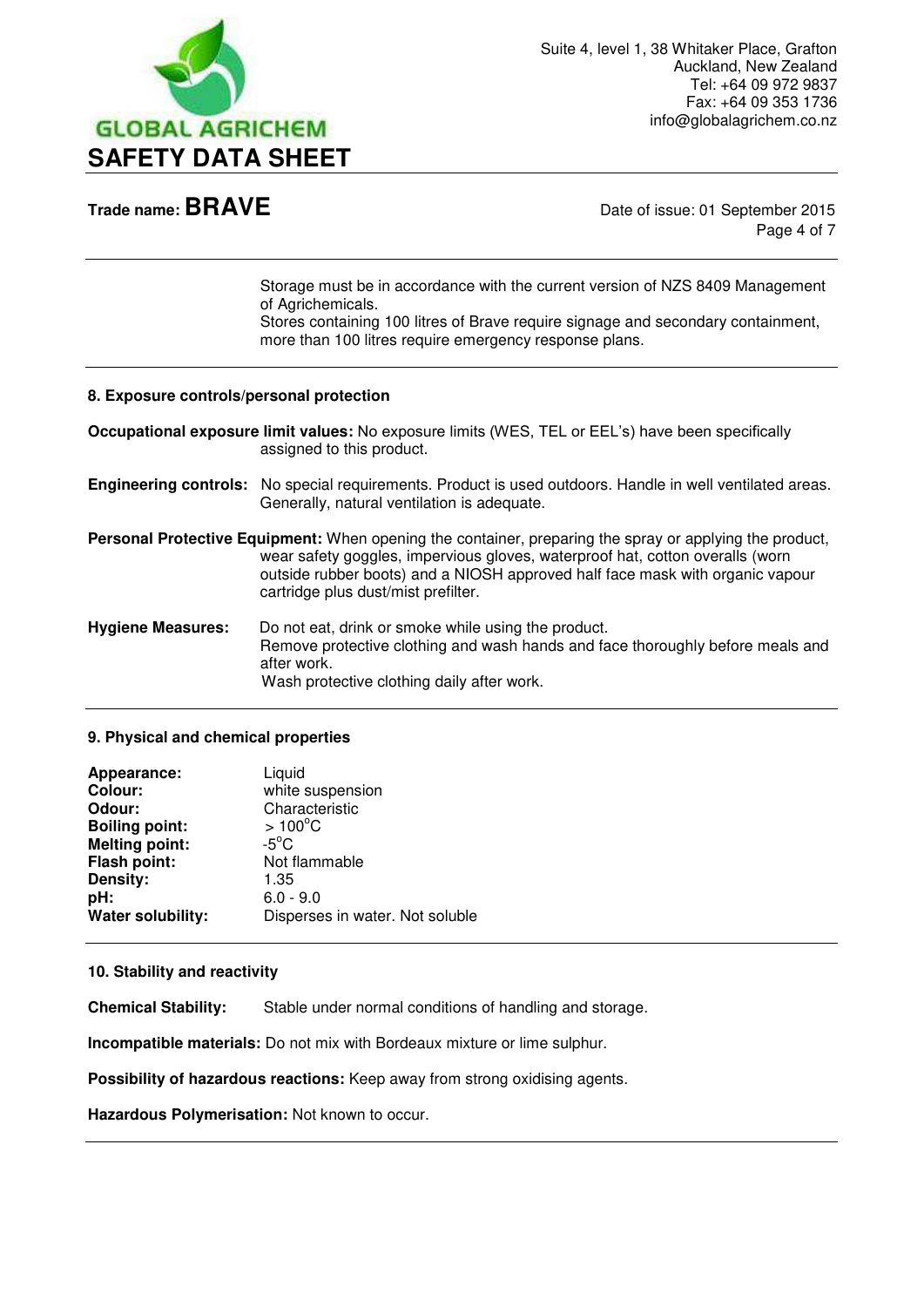

**Trade name: BRAVE Date of issue: 01 September 2015** Page 5 of 7

# **11. Toxicological information**

| <b>Acute Toxicity:</b>  | Toxicology data has not been determined specifically for this product. Data<br>given below is for the active ingredient chlorothalonil.<br>Acute oral $LD_{50}$ (rat) > 5000 mg/kg<br>Acute percutaneous $LD_{50}$ (rat): > 5000 mg/kg<br>Inhalation $LC_{50}$ 1 hour (rat): 0.52 mg/litre air<br>Inhalation $LC_{50}$ 4 hour (rat): 0.10 mg/litre air |
|-------------------------|--------------------------------------------------------------------------------------------------------------------------------------------------------------------------------------------------------------------------------------------------------------------------------------------------------------------------------------------------------|
| Ingestion:              | The concentrate is of low toxicity if swallowed. Incidental swallowing during normal<br>handling procedures and use are not expected to cause injury.                                                                                                                                                                                                  |
| Irritation:             | Skin (rabbit): Irritant.<br>Eye (rabbit): The concentrate is an eye irritant and corrosive with prolonged contact<br>which might cause eye damage.                                                                                                                                                                                                     |
| Inhalation:             | Avoid inhalation of spray mist when applying the product.                                                                                                                                                                                                                                                                                              |
| Sensitisation:          | May cause sensitisation from prolonged skin contact.                                                                                                                                                                                                                                                                                                   |
| Carcinogenicity:        | Chlorothalonil in the Australian occupational environment is classified as a category<br>3 substance, which means that the substance is not classifiable as carcinogenic to<br>humans.                                                                                                                                                                 |
| <b>Mutagenocity:</b>    | No mutagenic effects are indicated.                                                                                                                                                                                                                                                                                                                    |
|                         | Reproductive Toxicity: No teratogenic effects are indicated.                                                                                                                                                                                                                                                                                           |
| <b>Chronic Effects:</b> | Repeated dermal exposure may cause skin irritation and may increase the<br>possibility of a larger reaction. Liver and kidney damage has been noted in<br>laboratory animals that have been fed excessive doses of chlorothalonil.                                                                                                                     |

# **12. Ecological Information**

| <b>Ecotoxicity:</b>        | Very Toxic to aquatic life with long lasting effects. Avoid contamination of any water<br>supply with product or empty container.<br>Ecotoxicological data has not been determined specifically for this product. Data<br>given below is for the active ingredient chlorothalonil. |
|----------------------------|------------------------------------------------------------------------------------------------------------------------------------------------------------------------------------------------------------------------------------------------------------------------------------|
| <b>Environmental Fate:</b> | Chlorothalonil is not rapidly degradable with a soil DT50 > 30days, it is<br>moderately persistent in soil with a half-life of up to 3 months in moderately moist<br>soils. Adsorption studies indicate very low mobility and no bioaccumulation.                                  |
|                            | <b>Acute Toxicity to Fish:</b> Rainbow trout $LC_{50}$ (96 hour static): 39 $\mu$ g/litre<br>Fathead minnow $LC_{50}$ (96 hour static): 23 $\mu$ g/litre<br>Bluegill sunfish $LC_{50}$ (96 hour static): 59 $\mu$ g/litre                                                          |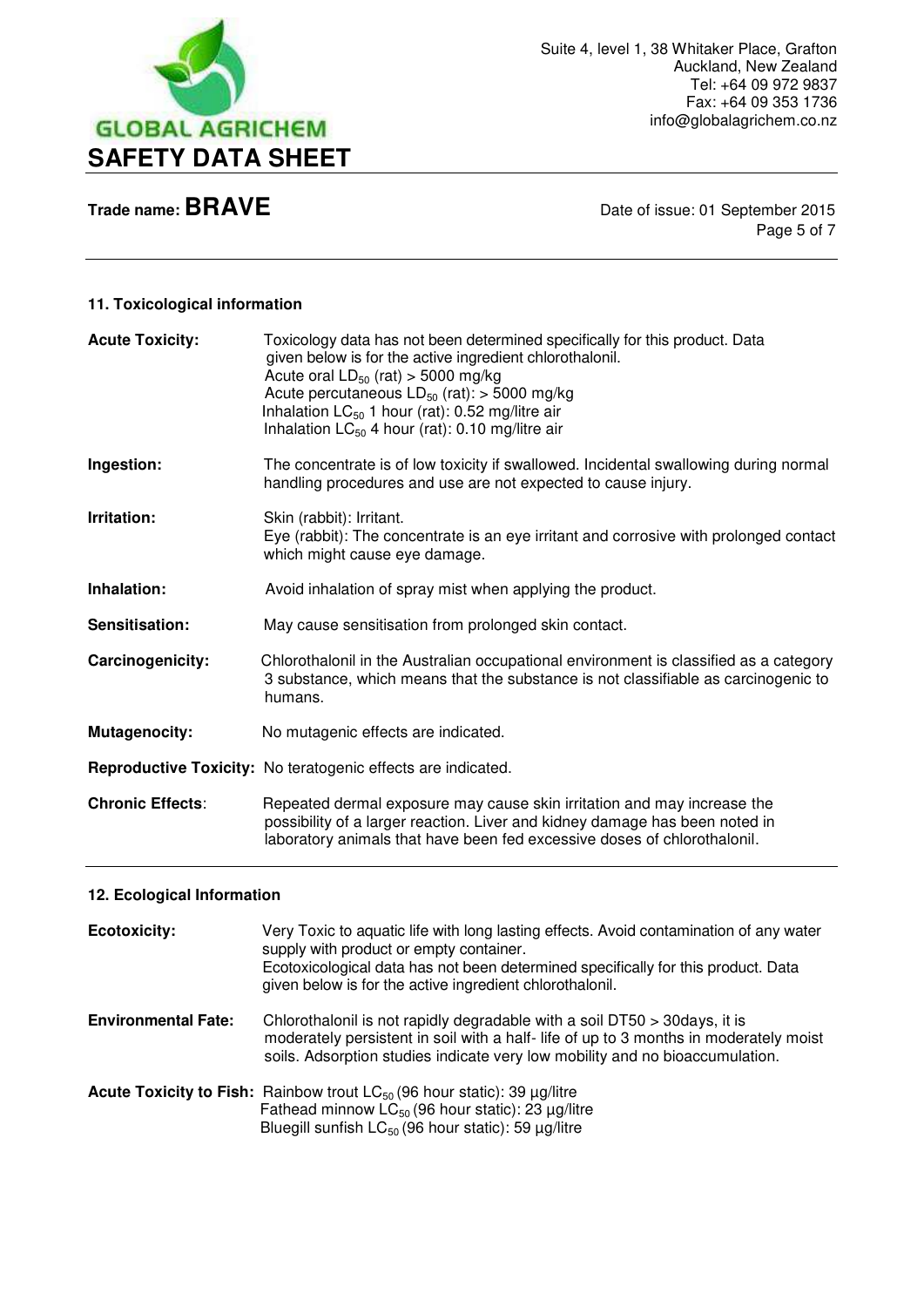

**Trade name: BRAVE** Date of issue: 01 September 2015 Page 6 of 7

### **Acute Toxicity Aquatic Organisms:**

Daphnia  $EC_{50}$  (48 hour static): 70 µg/litre Algae *Selenastrum capricornutum* EC<sub>50</sub> (120 hour): 210 μg/litre Algae *Navicula pelliculosa* EC<sub>50</sub> (72 hour): 5.1 µg/litre

### **Acute Toxicity Vertebrates (Birds):**

Acute oral  $LD_{50}$  Bobwhite quail:  $> 2000$  mg/kg Dietary  $LC_{50}$  Bobwhite quail:  $> 10000$  mg/kg diet

**Acute Toxicity to Soil Dwelling Organisms:**  Earthworms  $LC_{50}$  (14 days): 404 mg/kg dry soil

### **Acute Toxicity to Terrestrial Invertebrates:**

Honey bee oral  $LD_{50}$ : > 63 µg/bee Honey bee contact  $LD_{50}$ : > 101µg/bee

### **13. Disposal considerations**

**Product disposal :** Dispose of this product only by using according to the label or at an approved landfill or other approved facility. **Container disposal :** Triple rinse the empty container adding the rinsate to the spray tank. Recycle if possible, otherwise crush and bury in an approved local authority facility. Avoid contamination of any water supply with product or empty container. Do not use container for any other purpose.

### **14. Transport regulations**

**Dangerous Goods:** Classified as dangerous goods for transport (6.1B) **Rail /Road /Sea:** UN Number: 2902 Class: 6.1 Packaging Group: III Proper Shipping Name: PESTICIDE, LIQUID, TOXIC, N.O.S. (Chlorothalonil 72%) Hazchem: 2X Do not carry this product on a passenger service vehicle Segregation: Refer to the latest Land Transport Dangerous Goods Rule 45001 Sea transport may require additional segregation (Refer to NZS5433)

### **15. Regulatory information**

 HSNO Approval Number: HSR101015 HSNO Controls: Refer to [www.epa.govt.nz](http://www.epa.govt.nz/) . ACVM Approval: Registered pursuant to the ACVM Act 1997 No: P9195 ACVM Registration conditions: See: [www.foodsafety.govt.nz](http://www.foodsafety.govt.nz/)